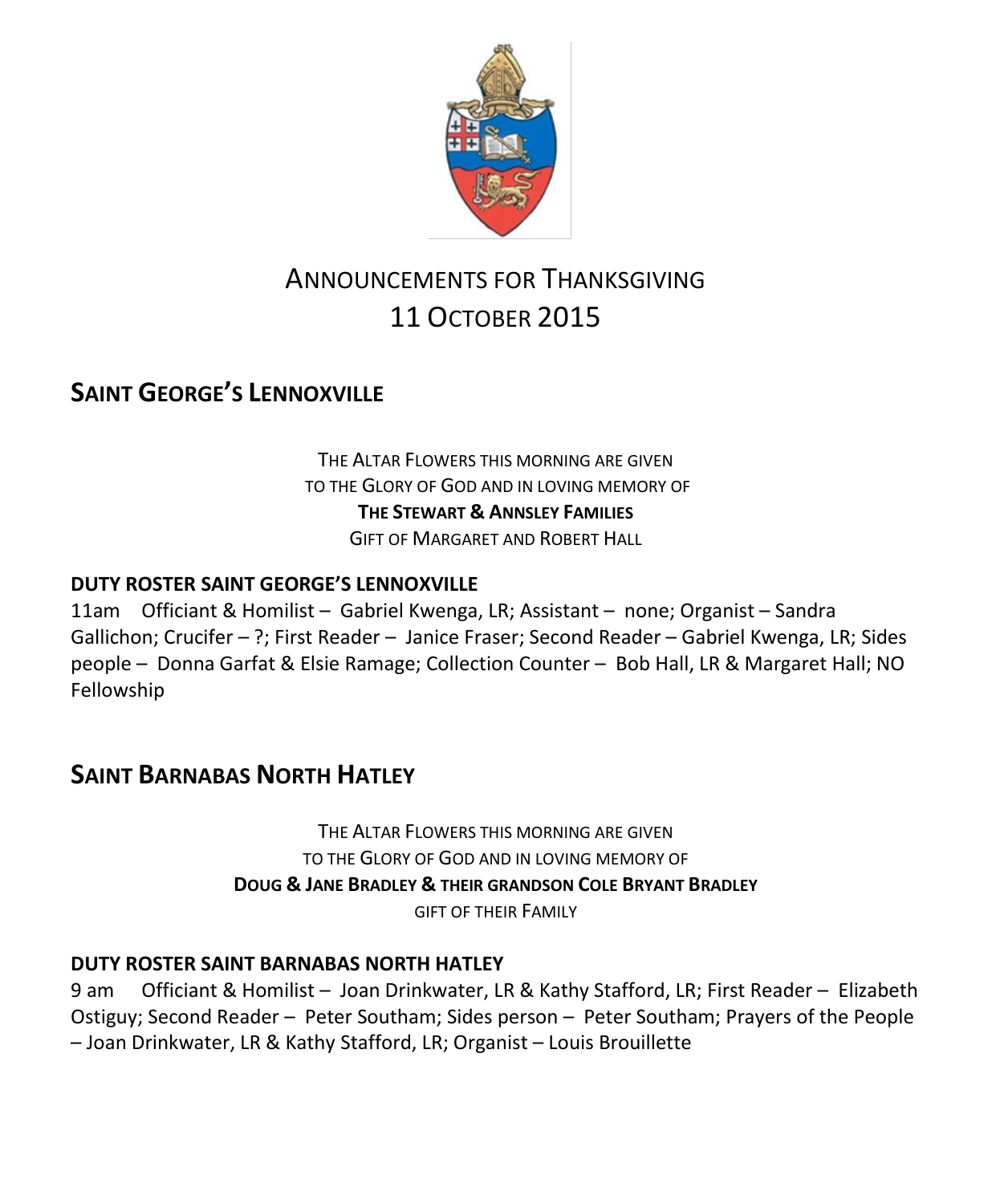# ON THIS WFFK

#### **HARVEST SUPPER – MILBY**

St. Barnabas Church in Milby will hold a Harvest Supper on Sat. Oct. 17 at 5 pm at the Ives Hill Community Hall (370 Ch Ives Hill, Compton). Cost: \$12 for Adults, \$6 for children 12 and under. Menu: ham, scalloped potatoes, squash, baked beans, salads, home made rolls & dessert. Info: 819-837-2261. *Come and enjoy a delicious meal and help support the little Church in Milby.*

#### **SOUP LUNCH – LENNOXVILLE**

St. George's Church Lennoxville (84 Queen) is having a soup lunch on Thursday, Oct. 15 from 11:30 am to 1:00 pm. Choice of Three Soups: Corn Chowder, Leek and Potato, Zucchini and mushroom (vegetarian option). Mixed Berry Cobbler and Ice Cream , Tea and Coffee, Rolls and Cheese. No charge, donations welcome.

#### **GRACE CHRISTIAN HOME – HUNTINGVILLE**

There will be an Eucharist service at the Grace Christian Home in Huntingville on Friday, Oct. 16 at 10 am. All welcome.

#### **EVENING ACW**

Meets Wednesday, October 14 at 7 pm

#### **EVENING ACW LAMONTAGNE FUNDRAISER**

The Evening ACW is selling chocolates and other items from the Lamontagne catalogues. Please support this fundraiser by contacting a member of the Evening ACW or Janice Fraser 819-563- 9132. The deadline to order is Oct 22.

#### **LECTIO DIVINA - LENNOXVILLE**

Starting in October, on every Tuesday from 9 – 9:55 am in the Upper Room, St. George's Lennoxville. Each week we will read and reflect on the Gospel passage for the upcoming Sunday. For more information please contact Rev'd Canon Lynn Dillabough (819-239-6902 or [lynndillabough@gmail.com\)](mailto:lynndillabough@gmail.com).

#### **CHAMPLAIN AND BISHOP'S EMPTY BOWLS - LENNOXVILLE**

Champlain College and Bishop's University have joined forces to organize the third Empty Bowls/Bols du Partage Project that will be held at the Hope Community Church on October 17 from 11:30 a.m. – 1:30 p.m. All the money we raise goes to Lennoxville Elementary School Breakfast Program, The Cornerstone Food Bank and the BU/CRC Pastoral Fund to support our students in need. Tickets are \$25.00 each.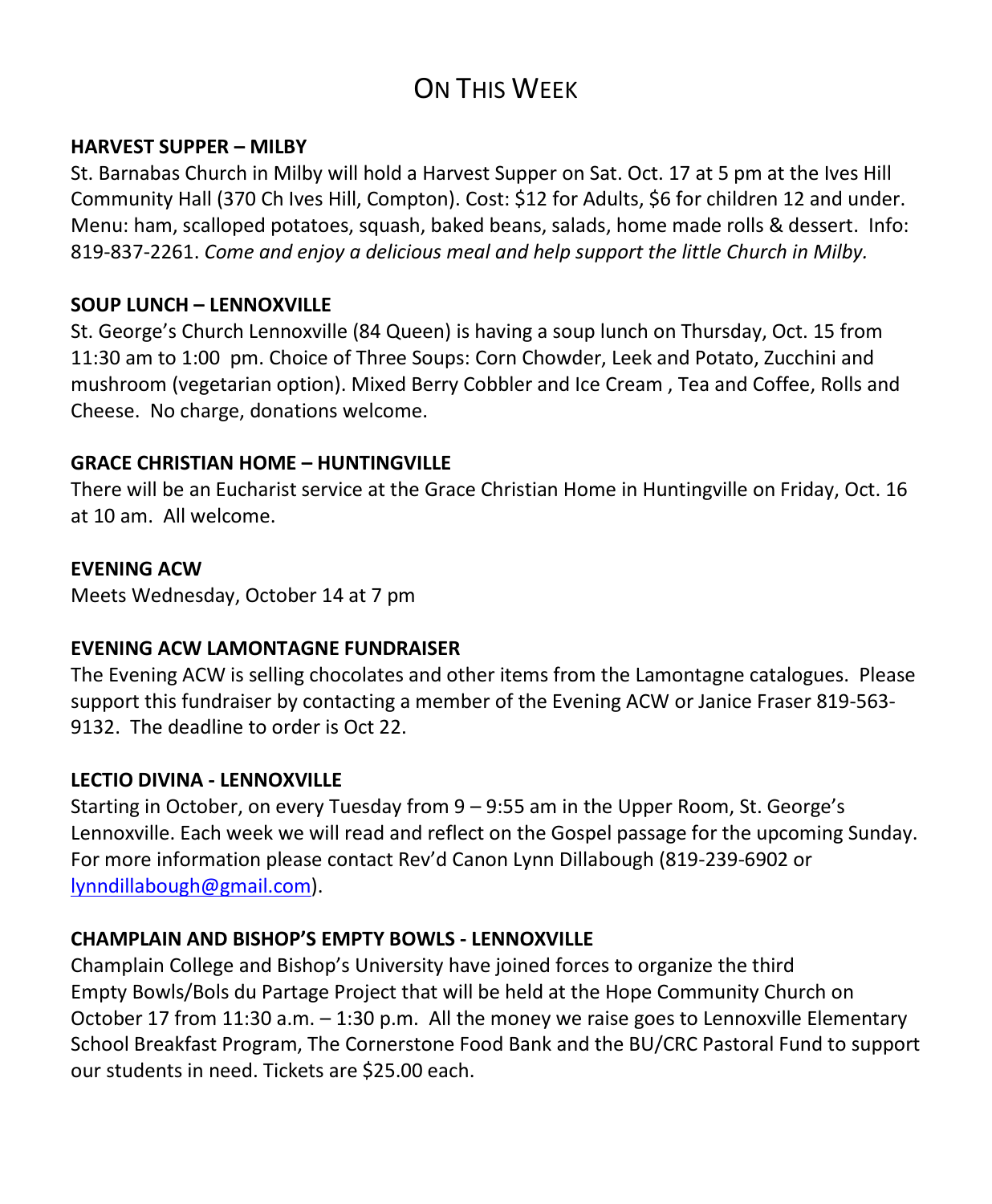#### **DR. WHO SOCIETY – LENNOXVILLE**

Meets Tuesdays from 7 – 10 pm in the Main Hall at St. George's Lennoxville.

### SERVICES THIS WEEK

| <b>TODAY</b>       | <b>9 AM</b>       | <b>BCP MATTINS</b>           | <b>NORTH HATLEY</b> |
|--------------------|-------------------|------------------------------|---------------------|
|                    | $9:00 \text{ AM}$ | <b>BAS MORNING PRAYER</b>    | <b>AYER'S CLIFF</b> |
|                    | $9:15$ AM         | <b>HOLY EUCHARIST</b>        | <b>MAGOG</b>        |
|                    | 11AM              | <b>SERVICE OF THE WORD</b>   | LENNOXVILLE         |
|                    | $11 \text{ AM}$   | <b>BAS MORNING PRAYER</b>    | <b>COATICOOK</b>    |
|                    | 2 PM              | <b>HC RESERVED SACRAMENT</b> | <b>HATLEY</b>       |
| <b>NEXT SUNDAY</b> | <b>9 AM</b>       | <b>HOLY EUCHARIST</b>        | <b>NORTH HATLEY</b> |
|                    | $9:15$ AM         | <b>BAS MORNING PRAYER</b>    | <b>MAGOG</b>        |
|                    | 11 AM             | <b>HOLY EUCHARIST</b>        | LENNOXVILLE         |

## DEANERY MEETINGS AT ST GEORGE'S LENNOXVILLE

#### **DEANERY WORSHIP MINISTRY TEAM**

Meets Tuesday, October 13 at 10:00 – 11:00 am in the Upper Room

#### **DEANERY PASTORAL MINISTRY TEAM**

Meets Wednesday, October 14 starting with an Eucharist at 6:30 pm

## UPCOMING EVENTS

#### **FALL RUMMAGE SALE – ST. GEORGE'S CHURCH HALL - LENNOXVILLE**

Thursday, October 29th, 10:00 a.m to 5:00 p.m.; Friday, October 30th, 10:00 a.m. to 5:00 p.m.; & BAG SALE on Saturday, October 31st, from 8:30 a.m. to 12:00 Noon. Articles for the sale may be left at the Church Hall during the week of October 25th. SAVE YOUR \$\$\$ SHOP WITH US!

#### **BU/CRC REFUGEE STUDENT SPONSORSHIP COMMITTEE USED BOOK SALE – LENNOXVILLE**

Annual Used Book Sale at the Lennoxville United Church, 6 Church Street on: Thurs. Oct. 22, 4 – 8 p.m. & Fri. Oct. 23, 11 a.m. – 8 p.m. & Sat. Oct. 24, 9 a.m. – noon with fill a bag from noon – 1 p.m. If you have books to donate, please bring them to the church on Wed.Oct. 21 between 1 – 6 p.m. or on Thurs. Oct. 22 between 9 a.m. – noon.